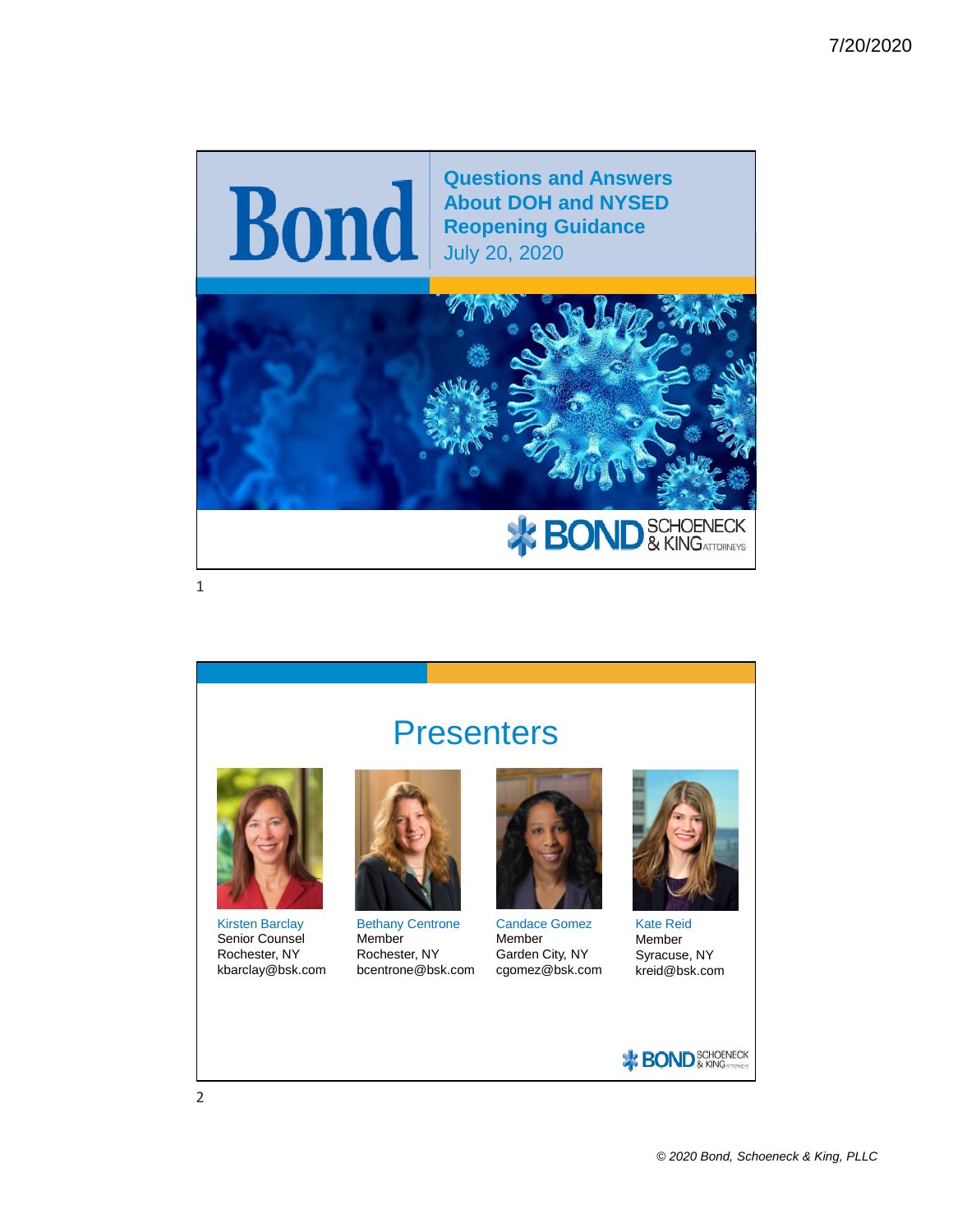

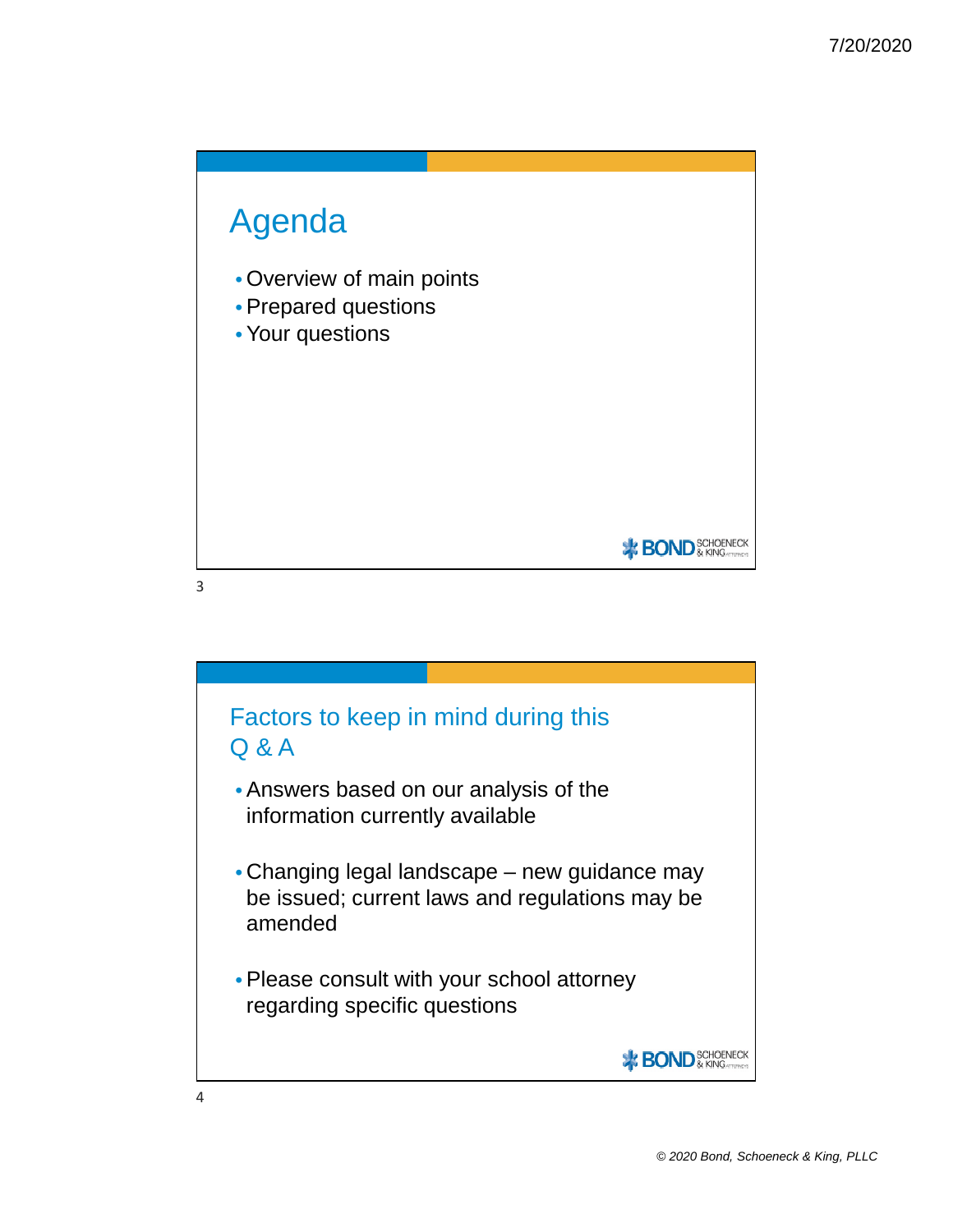

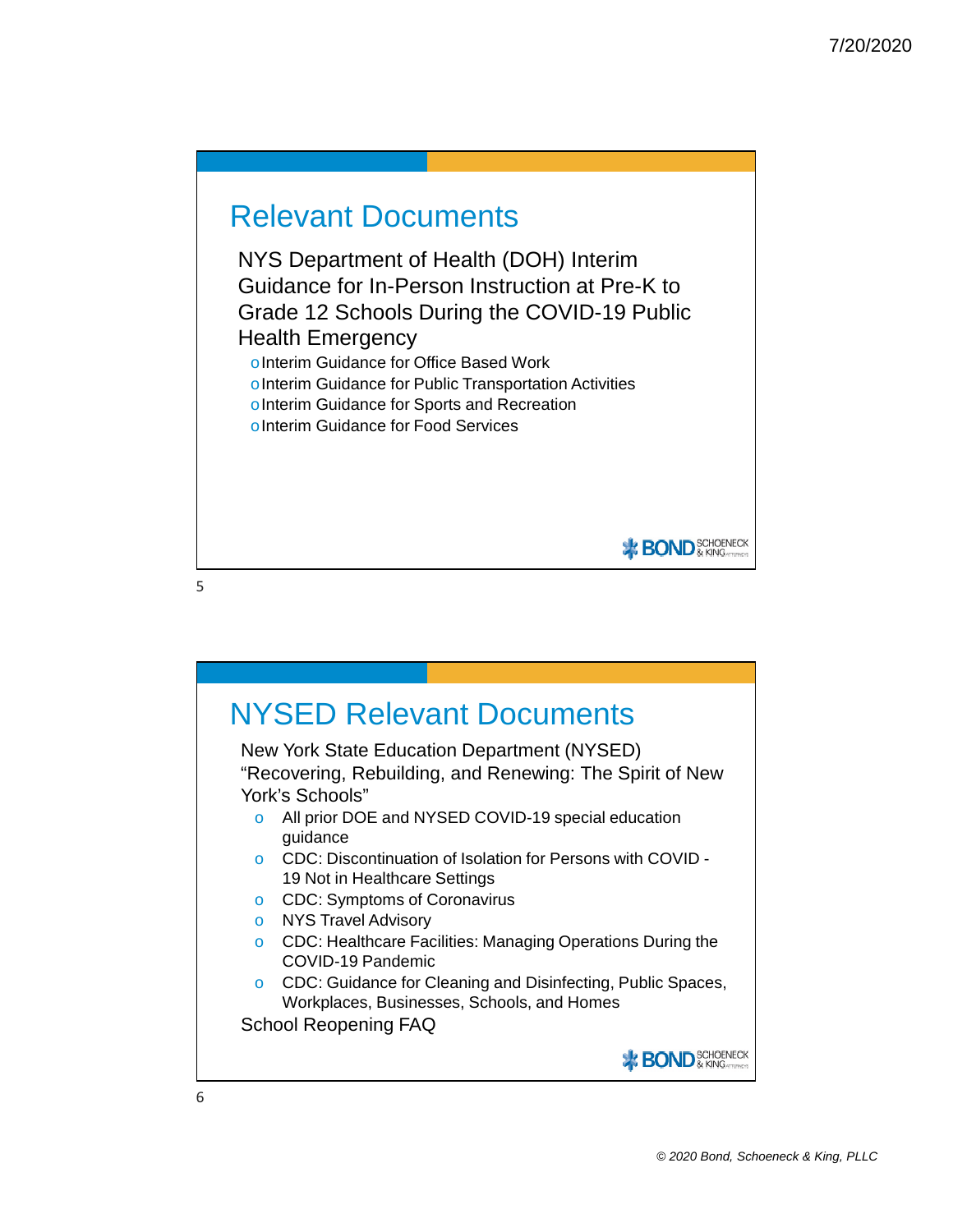

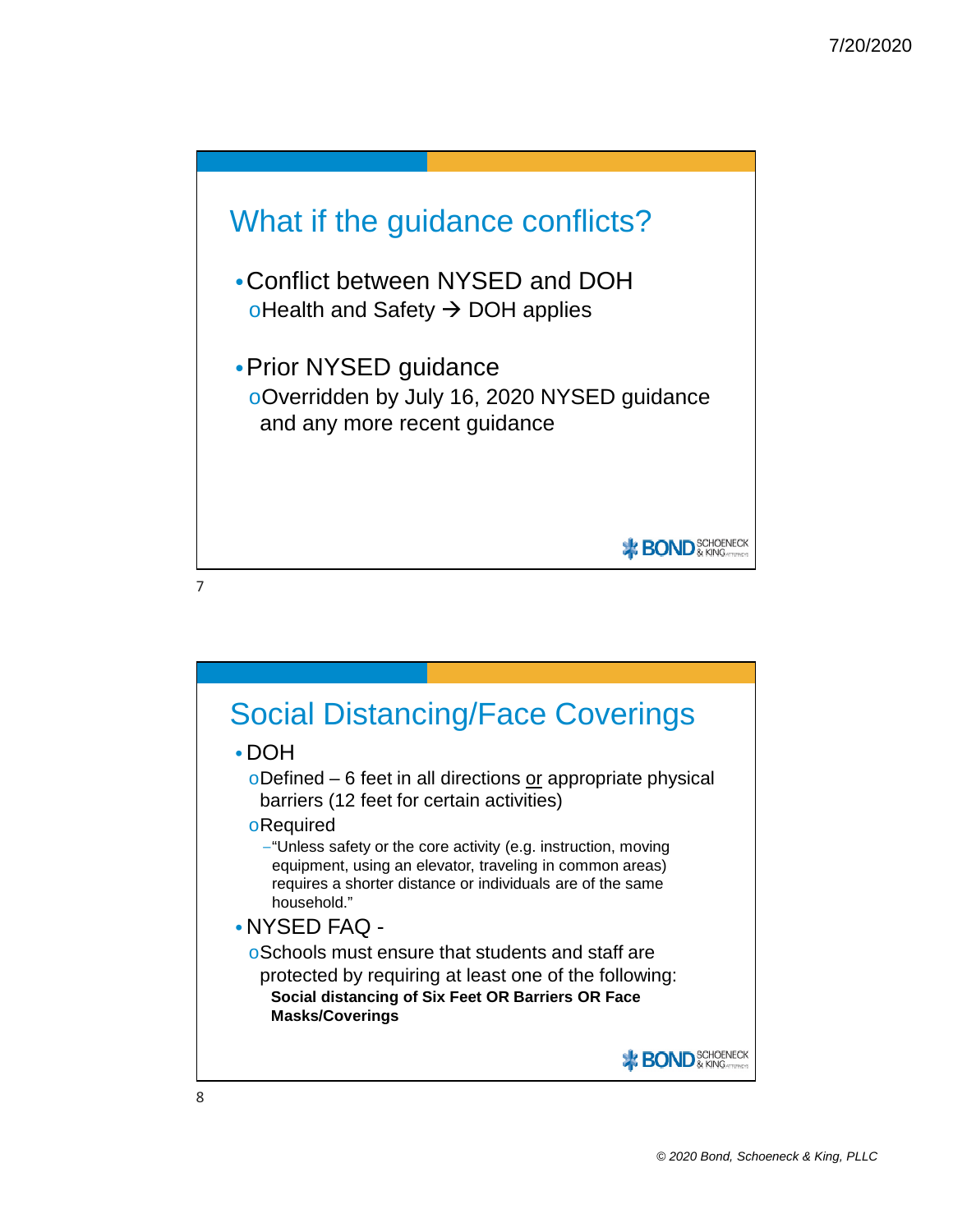

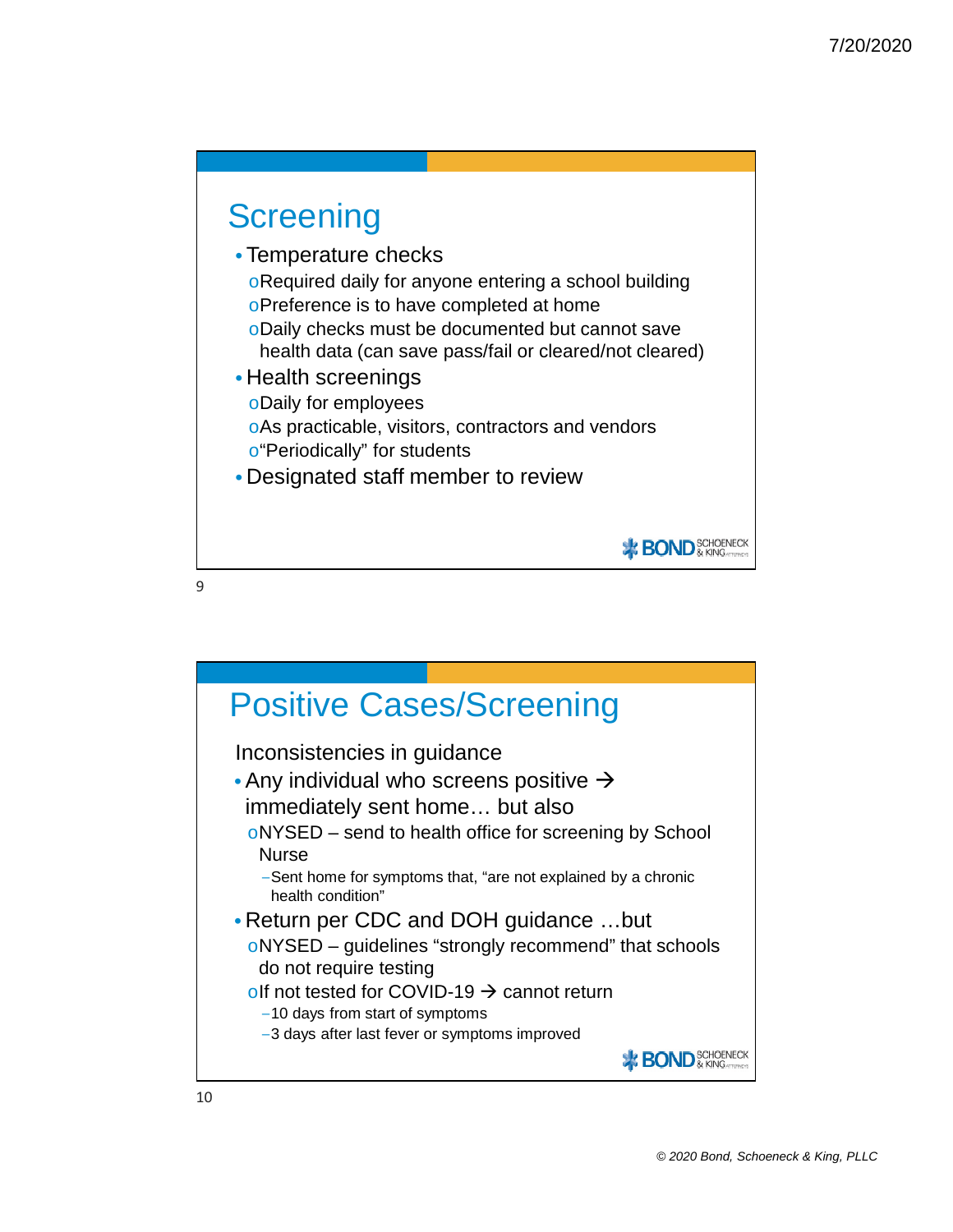

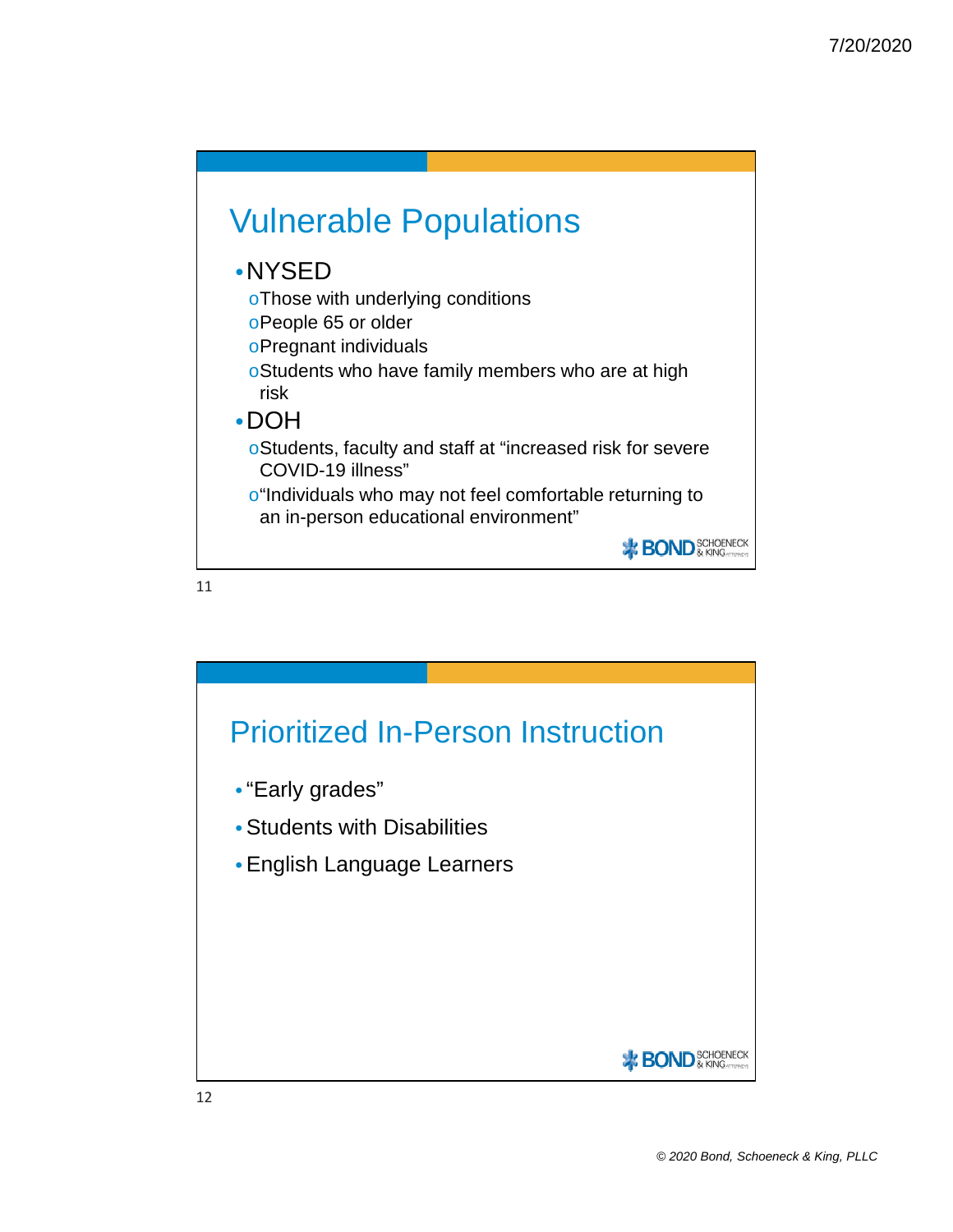## **Question**

Schools must complete and submit a plan with an in-person schedule, remote learning schedule, and a hybrid schedule. Does a school have the option of implementing any one of those three schedules?

13



**\*** BOND<sup>SCHOENECK</sup>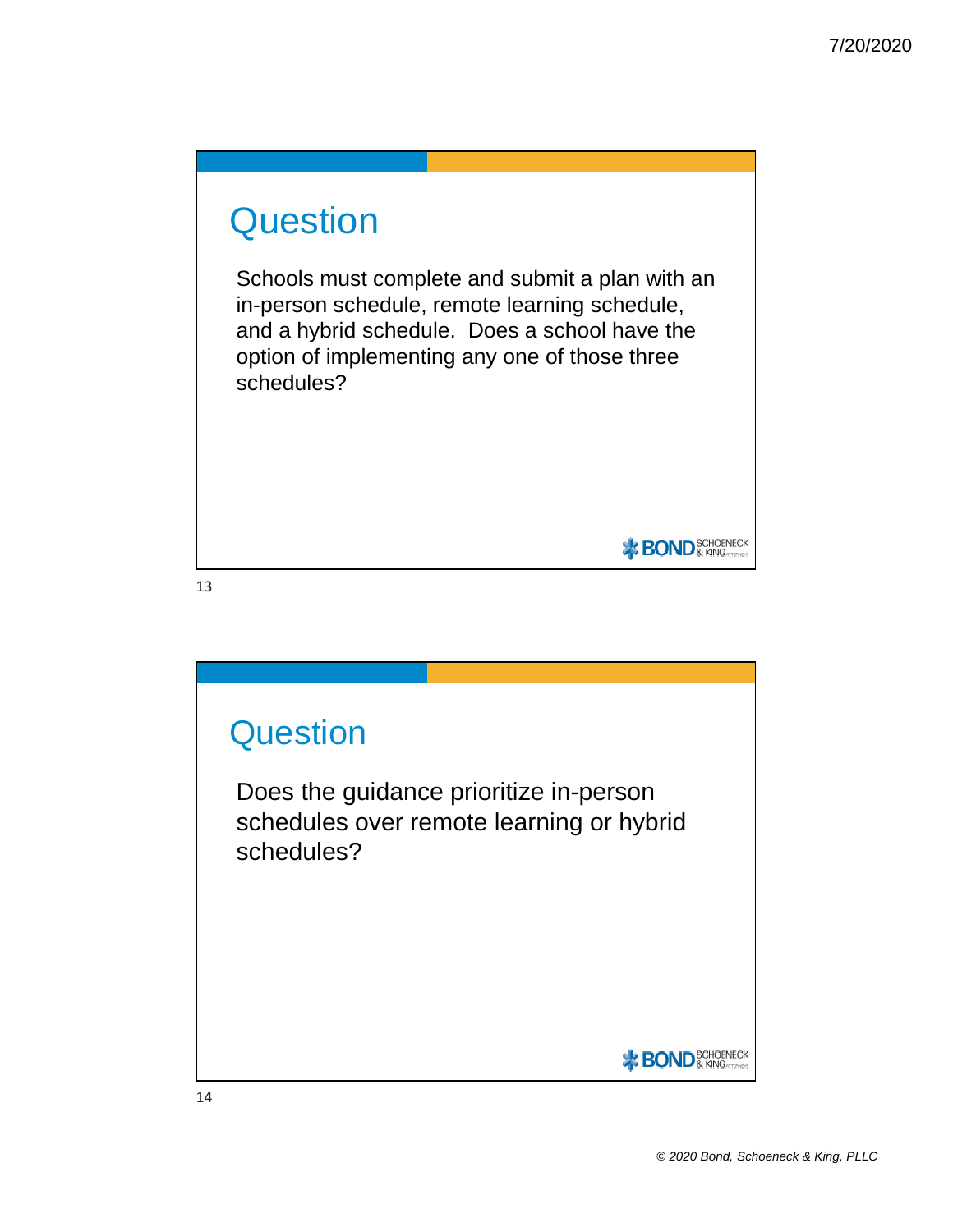

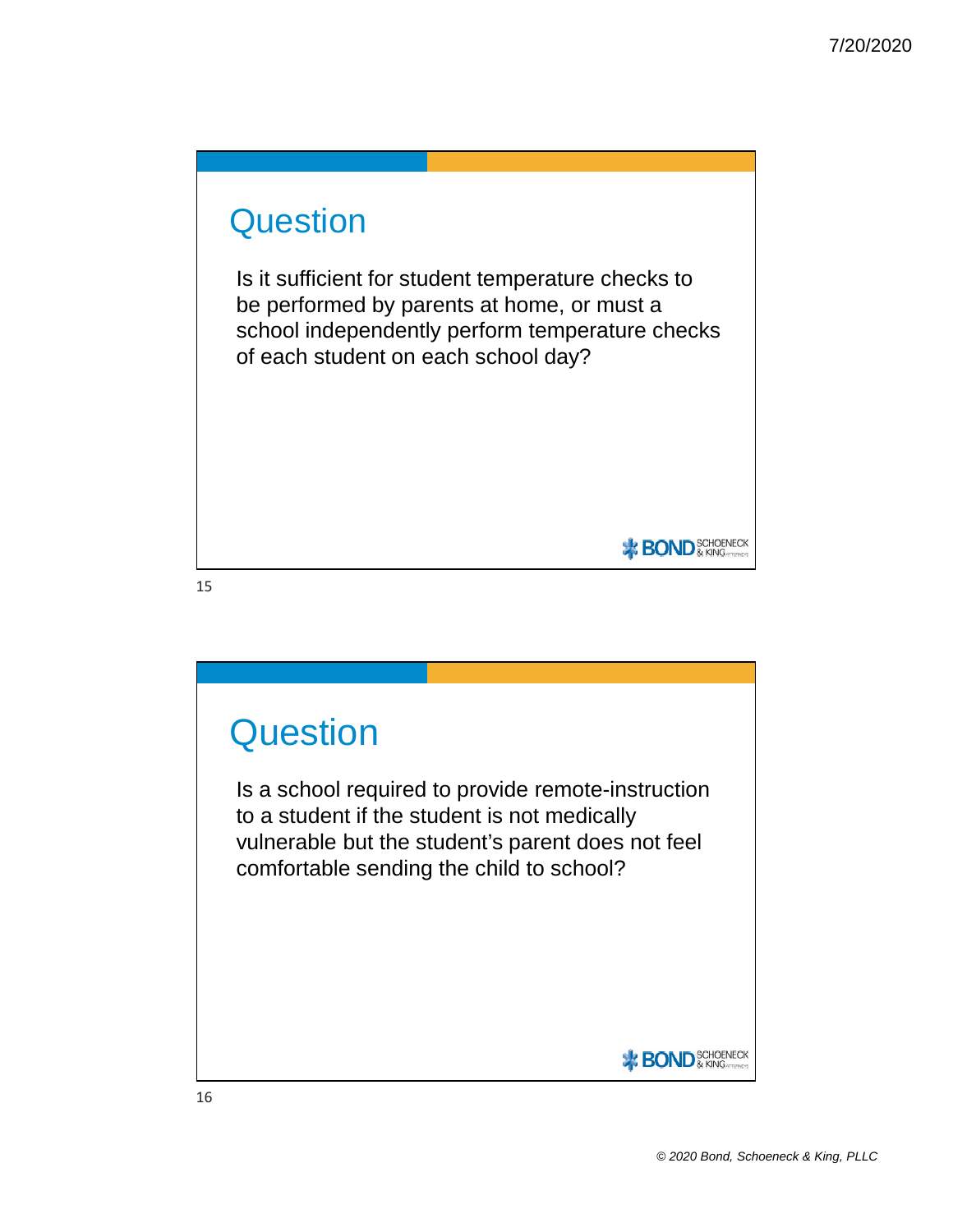

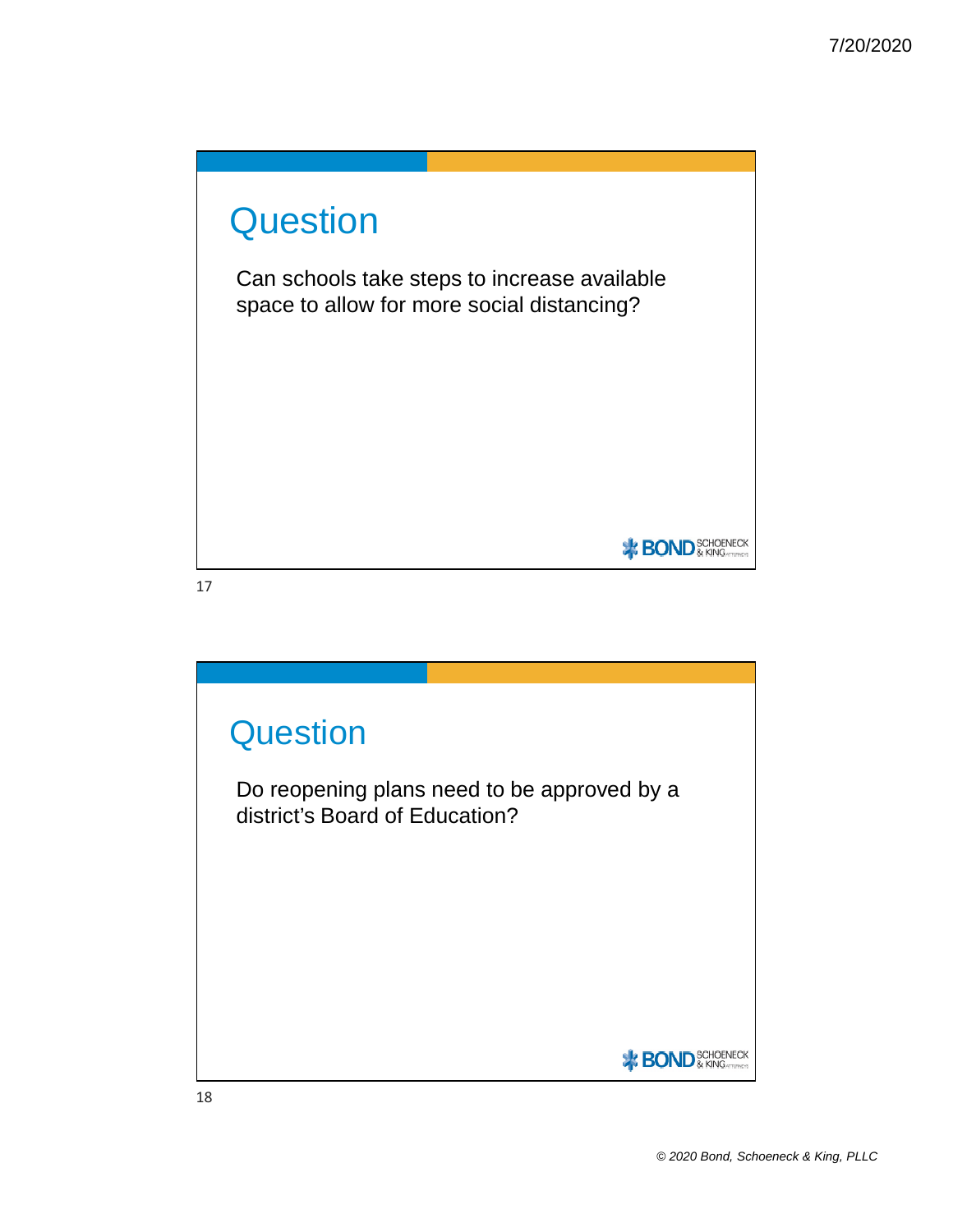

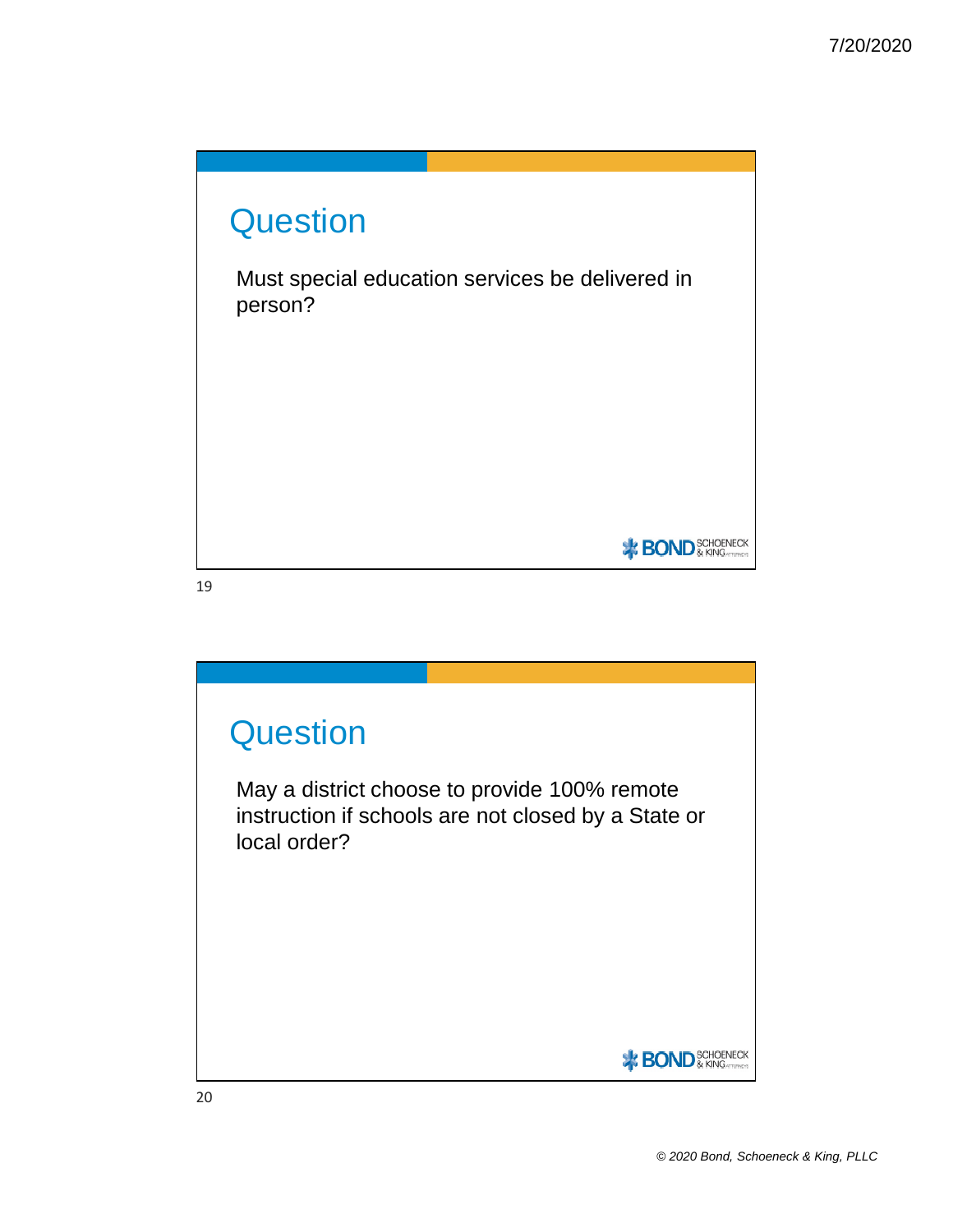

Do schools have an obligation to accommodate personnel who do not wish to work in person because they fear COVID-19 or because a member of the staff person's household is at heightened risk for COVID-19?

21



**BOND** SCHOENECK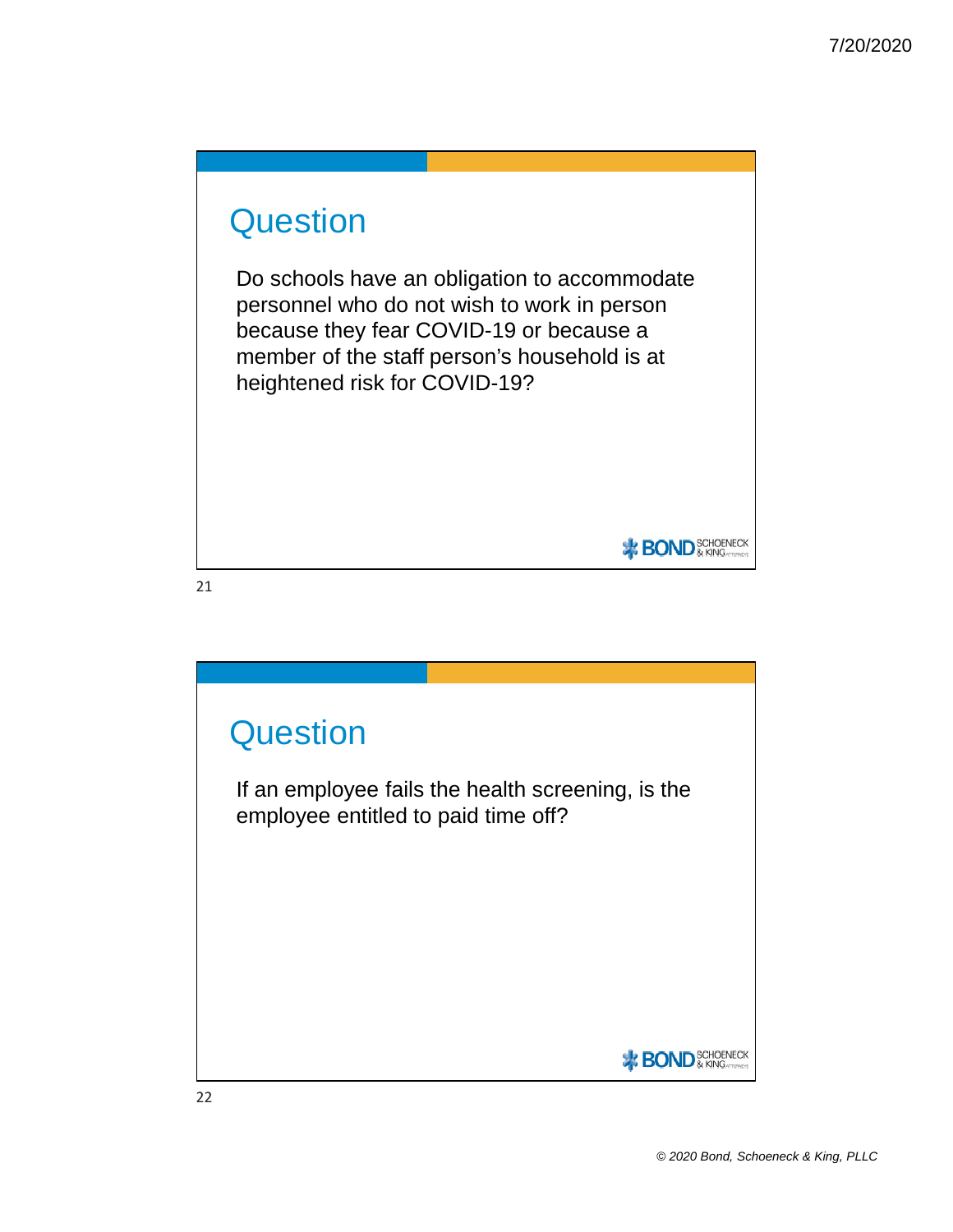